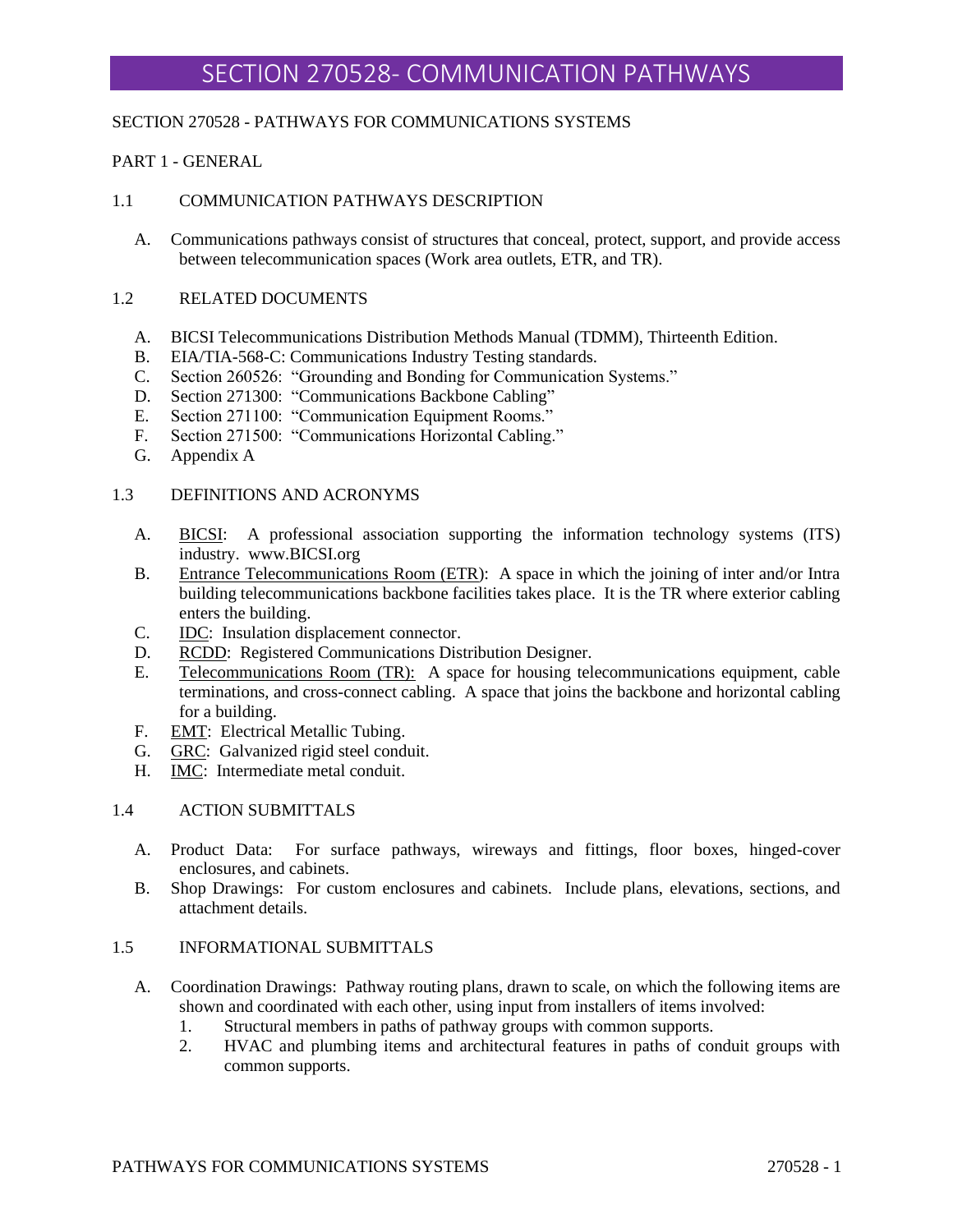# PART 2 - PRODUCTS

# 2.1 METAL CONDUITS AND FITTINGS

- A. Subject to compliance with requirements.
- B. General Requirements for Metal Conduits and Fittings:
	- 1. Listed and labeled as defined in NFPA 70, by a qualified testing agency, and marked for intended location and application.
	- 2. Comply with TIA-569-B.
- C. GRC: Comply with ANSI C80.1 and UL 6.
- D. IMC: Comply with ANSI C80.6 and UL 1242.
- E. EMT: Comply with ANSI C80.3 and UL 797.
- F. Fittings for Metal Conduit: Comply with NEMA FB 1 and UL 514B.
	- 1. Conduit Fittings for Hazardous (Classified) Locations: Comply with UL 886 and NFPA 70.
	- 2. Fittings for EMT:
		- a. Material: Steel or Die Cast.
		- b. Type: Setscrew or Compression.
	- 3. Expansion Fittings: PVC or steel to match conduit type, complying with UL-467, rated for environmental conditions were installed, and including flexible external bonding jumper.
- G. Joint Compound for IMC or GRC: Approved, as defined in NFPA 70, by authorities having jurisdiction for use in conduit assemblies, and compounded for use to lubricate and protect threaded conduit joints from corrosion and to enhance their conductivity.

# 2.2 NONMETALLIC CONDUITS AND FITTINGS

- A. Subject to compliance with requirements.
- B. General Requirements for Nonmetallic Conduits and Fittings:
	- 1. Listed and labeled as defined in NFPA 70, by a qualified testing agency, and marked for intended location and application.
	- 2. Comply with TIA-569-B.
- C. RNC: Type EPC-40-PVC, complying with NEMA TC 2 and UL 651 unless otherwise indicated.
- D. Rigid HDPE: Comply with UL 651A.
- E. Continuous HDPE: Comply with UL 651B.
- F. RTRC: Comply with UL 1684A and NEMA TC 14.
- G. Fittings for RNC: Comply with NEMA TC 3; match to conduit or tubing type and material.
- H. Solvent cements and adhesive primers shall have a VOC content of 510 and 550 g/L or less, respectively, when calculated according to 40 CFR 59, Subpart D (EPA Method 24).
- I. Solvent cements and adhesive primers shall comply with the testing and product requirements of the California Department of Health Services' "Standard Practice for the Testing of Volatile Organic Emissions from Various Sources Using Small-Scale Environmental Chambers."

# 2.3 LADDER TRAY:

- A. Tray is to be constructed of aluminum, at least 12" wide and at least 2" high.
- B. Tray must be installed with the proper mounting hardware to securely fasten the tray to the walls and the top of the Floor-Mounted Racks.
- C. Must be equipped with the proper grounding lugs to assure proper grounding and bonding of the tray.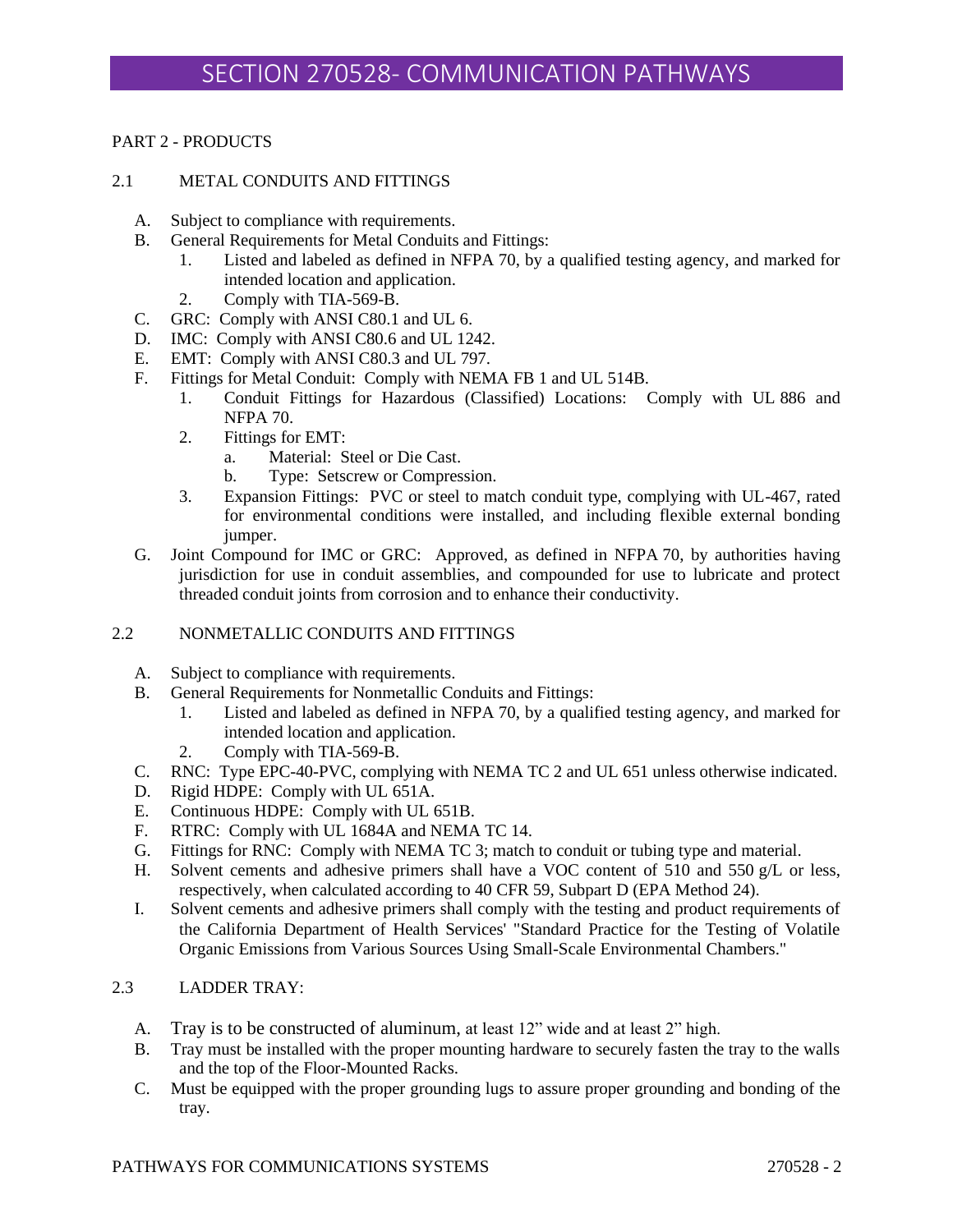D. The ladder tray should be selected to support the amount of cable at a 50 percent fill ratio per ANSI/TIA/EIA 569-A.

### 2.4 SURFACE PATHWAYS

- A. Surface Nonmetallic Pathways: Two- or three-piece construction, complying with UL 5A, and manufactured of rigid PVC with texture and color selected by Architect from manufacturer's standard or custom colors. Product shall comply with UL-94 V-0 requirements for selfextinguishing characteristics.
	- 1. Panduit T45
	- 2. Panduit T70
	- 3. Panduit TG70
- B. Tele-Power Poles:
	- 1. Material: Galvanized steel with ivory baked-enamel finish, or Aluminum with clear anodized finish.
	- 2. Fittings and Accessories: Dividers, end caps, covers, cutouts, wiring harnesses, devices, mounting materials, and other fittings shall match and mate with tele-power pole as required for complete system.

# 2.5 BOXES, ENCLOSURES, AND CABINETS

- A. Outlet Boxes:
	- 1. Outlet Box Dimensions: **4 inches square by 2-1/8 inches deep (Double gang deep).**
	- 2. Exterior Cast-Metal Outlet Boxes: Comply with NEMA FB 1, ferrous alloy or aluminum, Type FD, cover with gasket.
		- a. Size to accommodate application.
		- b. Box extensions may be used to accommodate new building finishes shall be of same material as recessed box (ie. Sheetrock ring).
- B. Floor Boxes:
	- 1. Material: Cast metal or sheet metal.
	- 2. Type: Fully adjustable or Semi-adjustable.
	- 3. Shape: Rectangular.
	- 4. Listing and Labeling: Metal floor boxes shall be listed and labeled as defined in NFPA 70, by a qualified testing agency, and marked for intended location and application.
- C. Small Sheet Metal Pull Boxes: NEMA OS 1.
- D. Cast-Metal Access, Pull, and Junction Boxes: Comply with NEMA FB 1 and UL 1773, cast aluminum, galvanized, or cast iron with gasketed cover.
- E. Nonmetallic Outlet and Device Boxes: Comply with NEMA OS 2 and UL 514C.
- F. Hinged-Cover Enclosures: Comply with UL 50 and NEMA 250, Type 1, 3R, 4, and 12 with continuous-hinge cover with flush latch unless otherwise indicated.
	- 1. Metal Enclosures: Steel, finished inside and out with manufacturer's standard enamel.
	- 2. Nonmetallic Enclosures:
		- a. Material: Plastic or Fiberglass.

# 2.6 HANDHOLES AND MANHOLES FOR EXTERIOR UNDERGROUND CABLING

- A. General Requirements for Handholes and Manholes:
	- 1. Handholes and Manholes for use in underground systems shall be designed and identified as defined in NFPA 70, for intended location and application.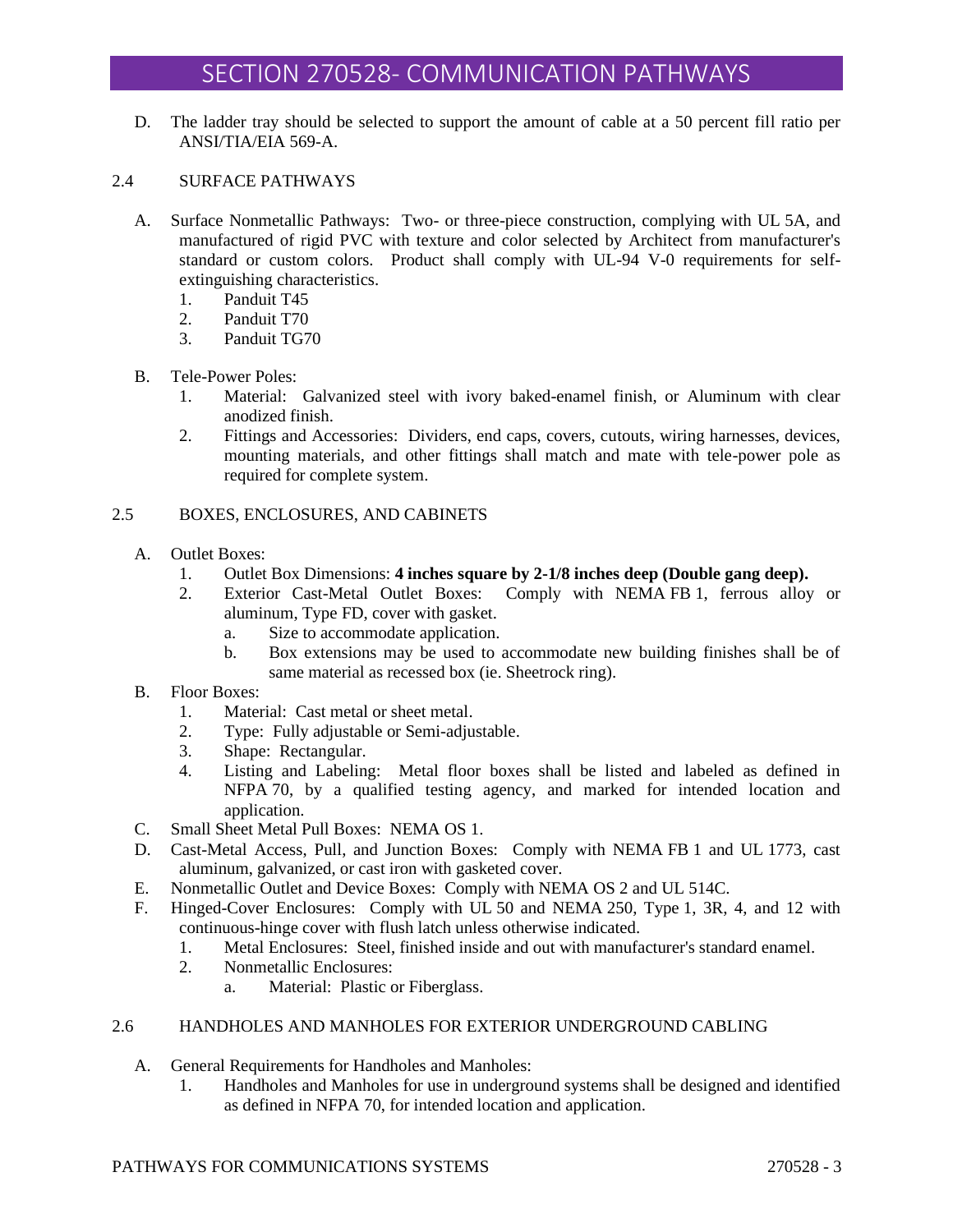- 2. Comply with TIA-569-B.
- B. Polymer-Concrete Handholes and Boxes with Polymer-Concrete Cover: Molded of sand and aggregate, bound together with polymer resin, and reinforced with steel, fiberglass, or a combination of the two.
	- 1. Standard: Comply with SCTE 77.
	- 2. Configuration: Designed for flush burial with open, closed, and integral closed bottom unless otherwise indicated.
	- 3. Cover: Weatherproof, secured by tamper-resistant locking devices and having structural load rating consistent with handhole location.
	- 4. Cover Finish: Nonskid finish shall have a minimum coefficient of friction of 0.50.
	- 5. Cover Legend: Molded lettering, **"COMMUNICATIONS"**.
	- 6. Conduit Entrance Provisions: Conduit-terminating fittings shall mate with entering ducts for secure, fixed installation in enclosure wall.
	- 7. Handholes 24 Inches Wide by 36 Inches Long and Larger: Size must be job appropriate. Have inserts for cable racks and pulling-in irons installed before concrete is poured.
- C. Fiberglass Handholes and Boxes: Molded of fiberglass-reinforced polyester resin, with frame and covers of polymer concrete, reinforced concrete cast iron, hot-dip galvanized-steel diamond plate, and fiberglass.
	- 1. Standard: Comply with SCTE 77.
	- 2. Color of Frame and Cover: Gray
	- 3. Configuration: Designed for flush burial with open, closed, and integral closed bottom unless otherwise indicated.
	- 4. Cover: Weatherproof, secured by tamper-resistant locking devices and having structural load rating consistent with enclosure and handhole location.
	- 5. Cover Finish: Nonskid finish shall have a minimum coefficient of friction of 0.50.
	- 6. Cover Legend: Molded lettering, **"COMMUNICATIONS"**.
	- 7. Conduit Entrance Provisions: Conduit-terminating fittings shall mate with entering ducts for secure, fixed installation in enclosure wall.
	- 8. Handholes 24 Inches Wide by 36 Inches Long and Larger: Size must be job appropriate. Have inserts for cable racks and pulling-in irons installed before concrete is poured.
- D. Concrete Manholes shall be vaults made of steel reinforced, pre-cast concrete with non-skid, steel lids labeled for application as required. Manholes shall be equipped with all necessary plugged holes for duct entry(s), pulling eyes for pulling in cables, racks for supporting cables and splices, ground wire for bonding cable shields and splice closures, sump and ladder. Manholes shall be capable of withstanding heavy vehicular loading, as a minimum, manholes

shall meet REA/RUS standards.

# 2.7 Specialty pathway

- A. Hubbell NAV Wall Box This is the box that is mounted behind TVs.
- B. Floor poke Hubbell E-series get complete parts list from Zack. ?With a 1" stub down?

# PART 3 - EXECUTION

### 3.1 PATHWAY APPLICATION

A. Outdoors: Apply pathway products as specified below unless otherwise indicated:

### PATHWAYS FOR COMMUNICATIONS SYSTEMS 270528 - 4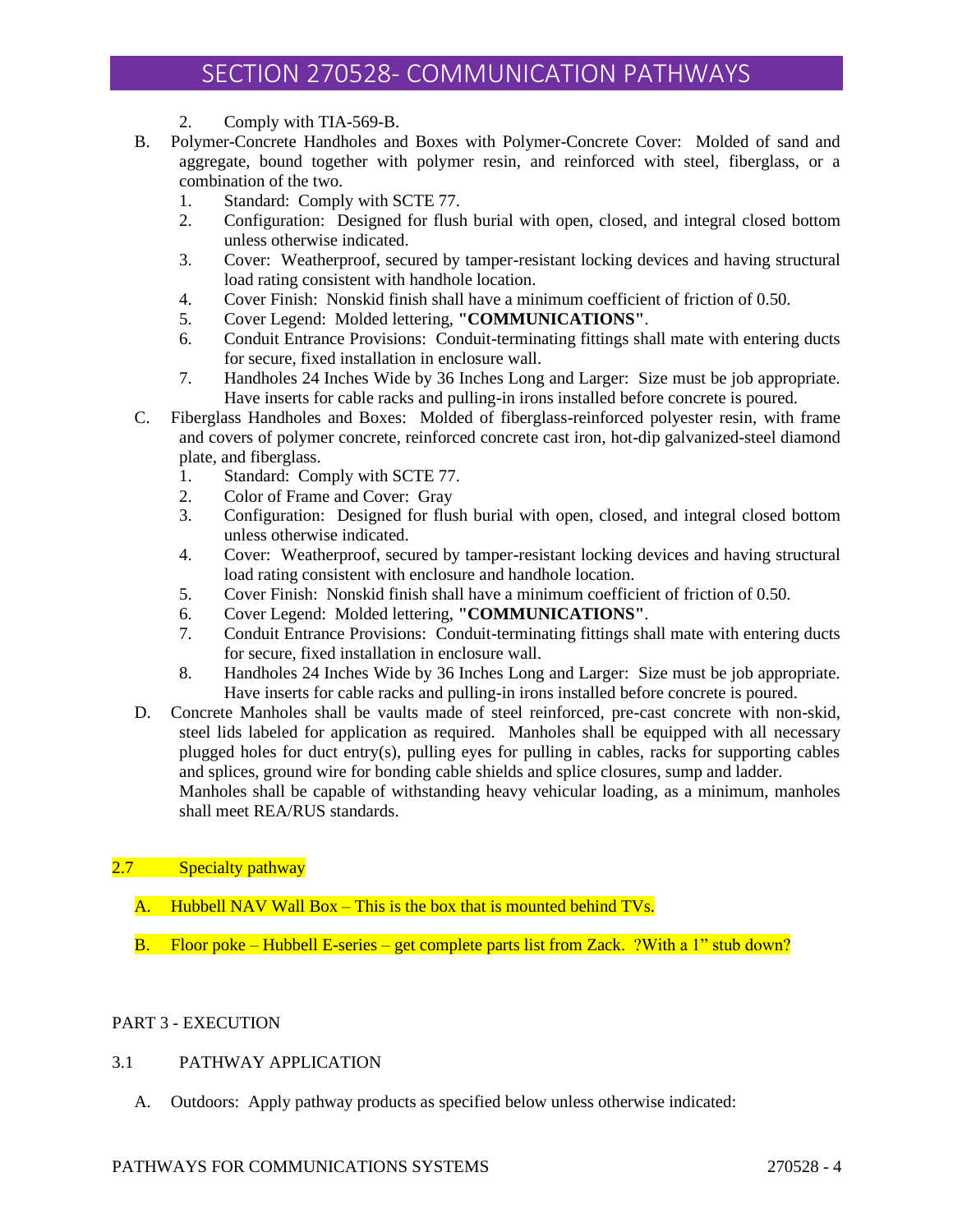- 1. Exposed Conduit: GRC or Type EPC-80-PVC.
- 2. Concealed Conduit, Aboveground: GRC, IMC, EMT, RNC, Type EPC-40-PVC.
- 3. Underground Conduit: RNC, Type EPC-40-PVC, Type EPC-80-PVC, direct buried and concrete encased.
	- a. Comply with manufacturer's written instructions for solvent welding PVC conduit and fittings.
- 4. Boxes and Enclosures, Aboveground: NEMA 250, Type 3 and Type 4.
	- a. Type 3 for general outdoor use
	- b. Type 4 for areas that will be subjected to high pressure water situations (ie. Tiger Stadium)
- B. Indoors: Apply pathway products as specified below unless otherwise indicated:
	- 1. Exposed, Not Subject to Physical Damage: EMT identified for such use.
	- 2. Exposed and Subject to Severe Physical Damage: GRC or IMC. Pathway locations include, but not limited to the following:
		- a. Loading dock.
		- b. Corridors used for traffic of mechanized carts, forklifts, and pallet-handling units.
		- c. Mechanical rooms.
		- d. Gymnasiums
	- 3. Concealed in Ceilings and Interior Walls and Partitions: EMT.
	- 4. Damp or Wet Locations: GRC or IMC.
	- 5. Pathways for Cable in Spaces Used for Environmental Air: Plenum-type communications-cable pathway or EMT.
	- 6. Pathways for Risers in Vertical Shafts: Riser-type communications-cable pathway or EMT.
	- 7. Pathways for Concealed General-Purpose Distribution of Cable: EMT.
	- 8. Boxes and Enclosures: NEMA 250 Type 1 and Type 4
		- a. Type 1 for general indoor use.
		- b. Type 4 for institutional and commercial kitchens and damp or wet locations.
- C. Pathway Fittings: Compatible with pathways and suitable for use and location.
	- 1. Rigid and Intermediate Steel Conduit: Use threaded rigid steel conduit fittings unless otherwise indicated. Comply with NEMA FB 2.10.
	- 2. EMT: Use setscrew or compression, steel or cast-metal fittings. Comply with NEMA FB 2.10.
- D. Surface pathways are discouraged, but if necessary, only install where indicated on Drawings.
- E. Complete pathway installation before starting cable installation.

# 3.2 INSTALLATION OF INSIDE PATHWAY

- A. Minimum Pathway Size: one (1) inch conduit from outlet box to above accessible ceiling space. If no accessible ceiling space is available then conduit shall be home run to nearest TR.
- B. Minimum Pathway Size and Quantity between Entrance TR and each TR: Minimum of two (2) four (4) inch conduits.
	- 1. Pathway Conduits must not exceed 40% fill ratio. If it is determined that additional conduit space is needed, then additional four (4) inch conduits should be added.
- C. Comply with requirements "Hangers and Supports for Electrical Systems" for hangers and supports. (i.e., No cable is to be supported from recess ceiling or any of its grid members.)
- D. Install no more than the equivalent of two 90˚ (90-degree) bends in any pathway run. If more than 180˚ bends are necessary in a pathway, then a pull point will be necessary.
	- 1. Separate lengths with pull or junction boxes or terminations at distribution frames or cabinets where necessary to comply with these requirements.
- E. Support pathway within 12 inches of all pull points and any changes in direction.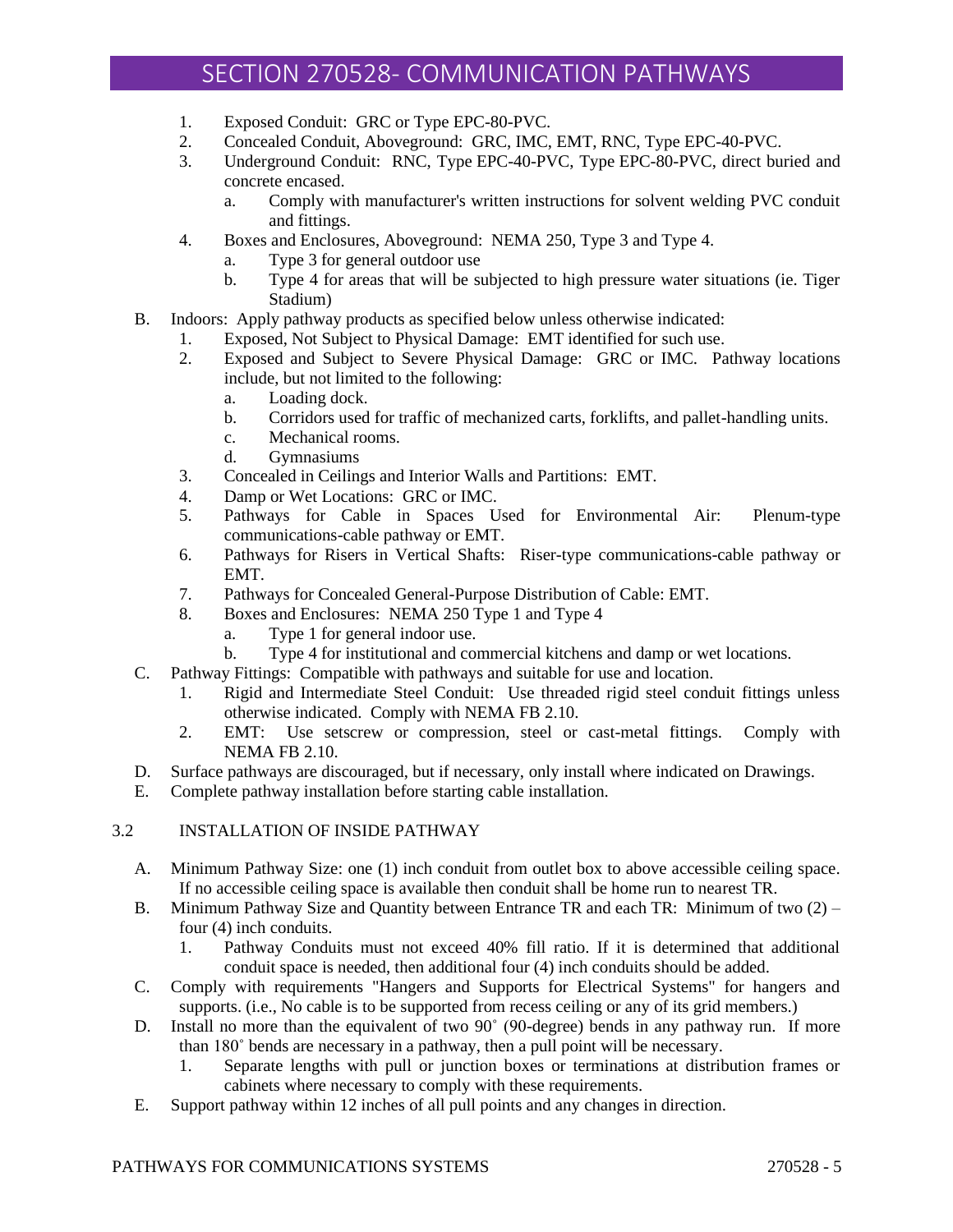- F. Utilize long radius bends for all pathways.
- G. Conceal conduit and EMT within finished walls, ceilings, and floors unless otherwise indicated. Install conduits parallel or perpendicular to building lines.
- H. Stub-ups to Above Recessed Ceilings:
	- 1. Use EMT for pathways.
	- 2. Use a conduit bushing or insulated fitting to terminate stub-ups not terminated in hubs or in an enclosure.
- I. Pathway above Ceiling:
	- 1. Accessible Ceiling: Above ceiling where conduit is not available, cabling should be supported in open top hangers (*j*-hooks) at random intervals between 4' and 5'.
	- 2. Inaccessible Ceiling: Passing communication cables through inaccessible ceiling space is discouraged. Every attempt should be made to create access to all space that communication cables are passed through. In hard ceiling areas, hatches that are large enough so that a technician can work in that area above the ceiling is recommended.
- J. Install pathways square to the enclosure and terminate at enclosures with locknuts.
- K. Do not rely on locknuts to penetrate nonconductive coatings on enclosures. Remove coatings in the locknut area prior to assembling conduit to enclosure to assure a continuous ground path.
- L. Install pull string in empty pathways. Use polypropylene or monofilament plastic line with not less than 200-lb tensile strength. Leave at least 24 inches of slack at each end of pull string.
- M. Surface Pathways:
	- 1. Surface pathways are discouraged, but if necessary, only install where indicated on Drawings.
	- 2. Install surface pathway with a minimum 2-inch radius control at bend points.
	- 3. Secure surface pathway with screws or other anchor-type devices at intervals not exceeding 24 inches and with no less than three (3) supports per straight pathway section.
	- 4. Support surface pathway according to manufacturer's written instructions or above instructions, whichever is more stringent. Tape and glue are not acceptable support methods.
- N. Mount outlet boxes at heights indicated on Drawings. If mounting heights of boxes are not individually indicated, give priority to ADA requirements.
- O. Horizontally separate boxes mounted on opposite sides of walls so they are not in the same vertical channel.
- P. Fasten junction and pull boxes to or support from building structure. Do not support boxes by conduits.
- Q. Floor boxes are to be level and flush with finished floor surface.

# 3.3 SLEEVE AND SLEEVE-SEAL INSTALLATION FOR COMMUNICATIONS PENETRATIONS

A. Install sleeves and sleeve seals for all telecommunication penetrations of all floor and wall assemblies. Comply with requirements in Section 270544 "Sleeves and Sleeve Seals for Communications Pathways and Cabling."

#### 3.4 FIRESTOPPING

A. Install firestopping at penetrations of fire-rated floor and wall assemblies. Comply with requirements in Section 078413 "Penetration Firestopping."